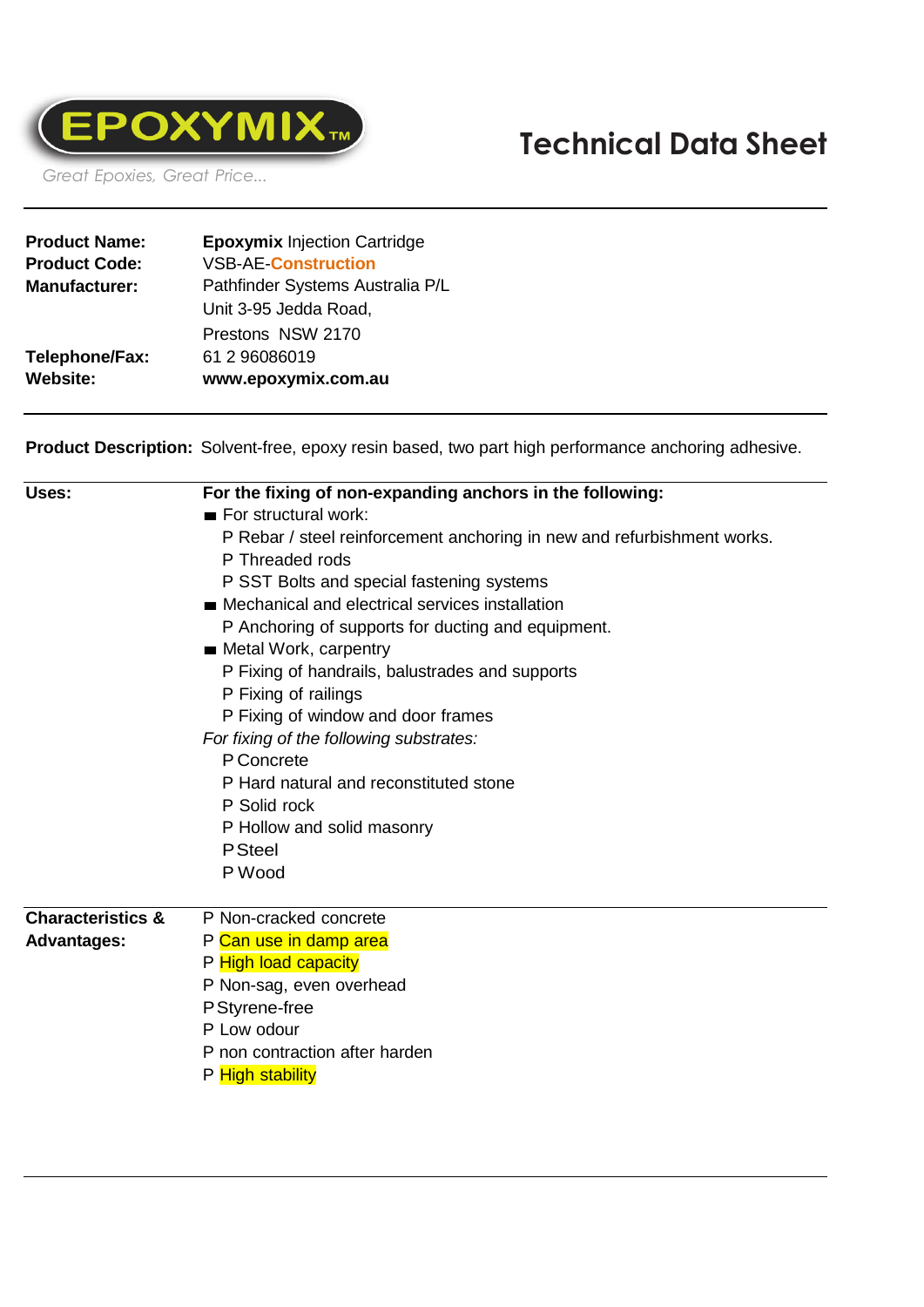

| <b>Test Item</b>           | <b>Test Method</b>    | <b>Test Result</b> |  |
|----------------------------|-----------------------|--------------------|--|
| Density $(g/cm3)$          | ASTM D792-00 Method A | 1.6                |  |
| Gel Time (min.)            | <b>ASTM D2471-99</b>  | 20                 |  |
| Bond Strength (psi)        | <b>ASTM C882-99</b>   | 1495               |  |
| Water Absorption (%)       |                       |                    |  |
| a. $100^{\circ}$ C / 1hr   | <b>ASTM D570-98</b>   | 0.142              |  |
| b. $50^{\circ}$ C / 1hr    |                       | 0.092              |  |
| Compressive Strength (psi) | <b>ASTM D695-02a</b>  | 12215              |  |
| Tensile Strength (psi)     | <b>ASTM D638-03</b>   | 5810               |  |
| Elongation at Break (%)    |                       | 4.70               |  |

| Pressure                                         |          |       | Destroy Haul Strength (kgf) | Safety Haul Strength (kgf) | Working Standard (mm) |            |
|--------------------------------------------------|----------|-------|-----------------------------|----------------------------|-----------------------|------------|
| Concrete Strength                                |          |       | 4000 psi                    | 4000 psi                   | <b>Hole Diameter</b>  | Hole Depth |
| #3<br>#4<br>#5<br>Steel Strip<br>No.<br>#6<br>#8 |          | (Ф10) | 3233                        | 1646                       | 13                    | 90         |
|                                                  |          | (413) | 4547                        | 2879                       | 16                    | 115        |
|                                                  |          | (Ф16) | 9767                        | 4570                       | 20                    | 125        |
|                                                  |          | (419) | 16660                       | 6708                       | 25                    | 160        |
|                                                  |          | (Ф25) | 27114                       | 10749                      | 32                    | 215        |
|                                                  | #10(032) |       | 38624                       | 15046                      | 40                    | 300        |

\*\*\* For information only - not for specification purposes. \*\*\*

### **Product Data:**

| Colours:   | Part A:<br>White                                              |             |  |
|------------|---------------------------------------------------------------|-------------|--|
|            | Part B:                                                       | Black / Red |  |
|            | Mixed:                                                        | Gray / Pink |  |
| Mix ratio: | 611                                                           |             |  |
| Packaging: | 20 cartridges per carton, each cartridge with 1 mixer nozzle. |             |  |

# **Order information**

| Size:                         | 360ml                      |  |
|-------------------------------|----------------------------|--|
| Product                       | <b>VSB-AE-Construction</b> |  |
| Pneumatic Dispensing<br>Tool: | <b>FX-GUN 345S</b>         |  |
| Case Qty:                     | 20                         |  |
| Pallet Qty:                   | 1200                       |  |

Storage condition & 24 months from date of production if stored properly in original unopened, sealed<br>Shelf-Life: and undamaged packaging in cool and dry conditions at temperatures between and undamaged packaging in cool and dry conditions at temperatures between +5°C and +25°C. Protect from direct sunlight. \*\*All cartridges have the expiry date printed on the label.\*\*

# **Technical Data:**

| Density:               | Part A: 1.82 - 1.88 kg/l<br>Part B: 1.54 - 1.70 kg/l<br>1.80 - 1.87 kg/l (part A+B mixed) |                 |                    |  |
|------------------------|-------------------------------------------------------------------------------------------|-----------------|--------------------|--|
| Gel and loading times: | Application Temperature (°C)                                                              | Gel Time (min.) | Loading Time (hr.) |  |
|                        | $30 - 40$                                                                                 | 14              |                    |  |
|                        | $20 - 30$                                                                                 | 28              | 10                 |  |
|                        | $10 - 20$                                                                                 | 60              | 18                 |  |
|                        | $5 - 10$                                                                                  | 240             | 40                 |  |

Sag Flow: Non-sag, even overhead.